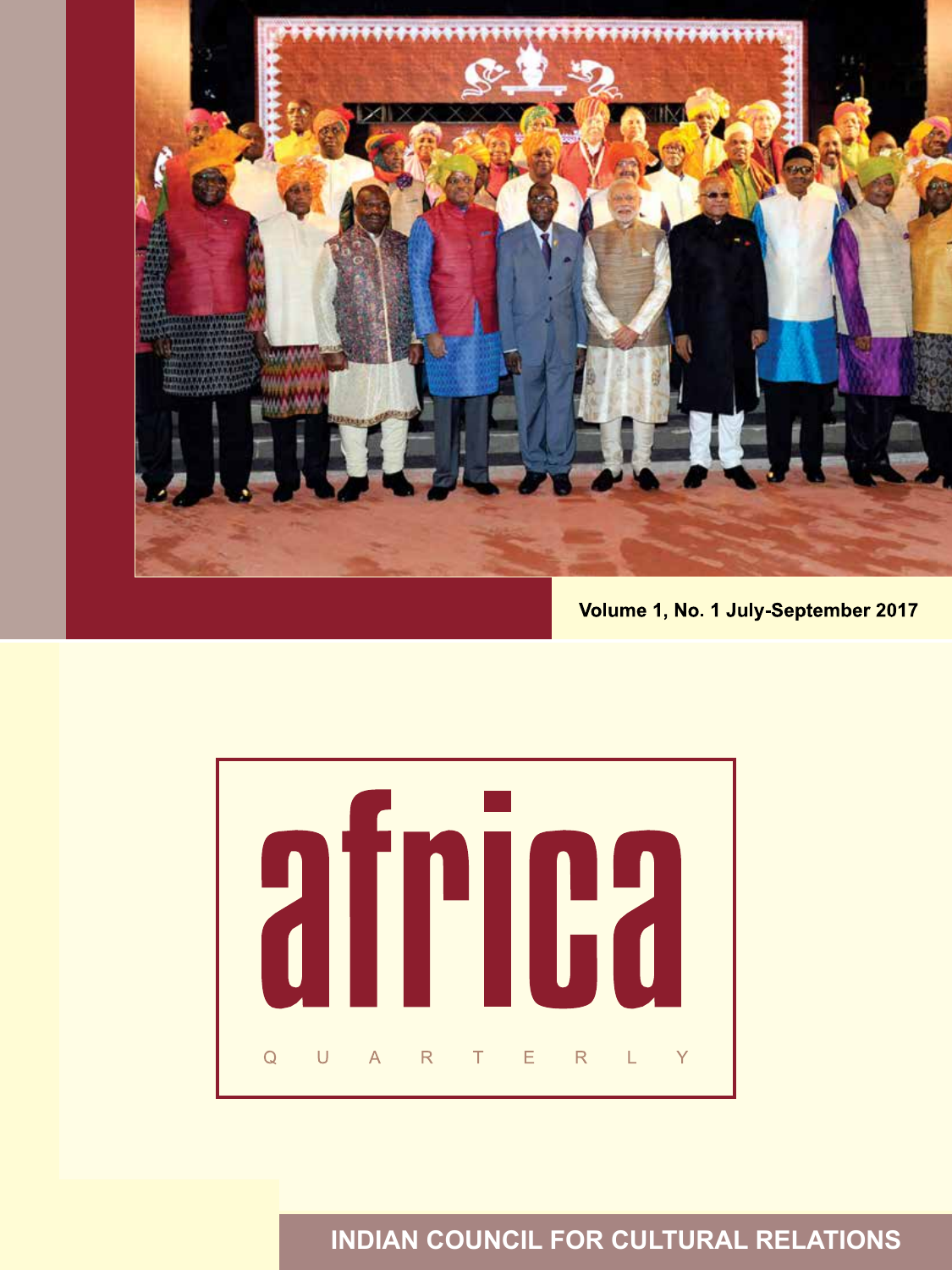

# Documenting an Untold Story: Migration and Cultural Dynamics between India and South Sudan



**Tarnjeet Kang,** Research Fellow, Zambakari Advisory Ph.D. Candidate, University of Illinois, Urbana-Champaign, USA

#### **Introduction**

South Sudan became independent in 2011 and India one of the first countries congratulated it on becoming the world's newest country, with Prime Minister Manmohan Singh writing, "India stands ready to share its development experience and extend whatever assistance possible to Southern Sudan" (**PIB, 2011**). It was also the first Asian country to open an embassy in Juba (the capital) (**MEA, 2012**). President Salva Kiir has also visited Prime Minister Modi in India to reaffirm the commitment between the two countries and government officials are often sent to India for short-term training and capacity building (**DAP, 2016**).

The creation and movement of diasporas is key to examining the cultural aspect of intercountry relationships, by facilitating the exchange of knowledge, language, food, practices, etc. Thus, it is important to include the India and South Sudan's diasporas in the analysis of cultural transmission between the two countries. Given the lack of access to information on the experiences of South Sudanese diaspora in India, this article will instead delve into the cultural transmission that has emerged as a result of the Indian diaspora in South Sudan.

Beginning with a historical context that traces the introduction of the Indian

diaspora to South Sudan, I then delve into the influence of neighboring East African countries as a transit point. Building on this foundational context, the article will then delve into the cultural phenomenon that has been observed in South Sudan in relation to the transmission of two aspects of Indian culture: food and clothing. The examples that I refer to in this article are drawn primarily from my time in South Sudan in 2014 and 2015, when I traveled to five different states in the country as a researcher.

#### **A History of Cultural Relations**

Connections between India and South Sudan were evident before independence in 2011. Dating back to the colonial period, British administrators that ruled over both India and South Sudan implemented native administration governance strategies that cultivated minimal local elite to assist in running the country (**Collins, 1983**). The administrators and the missionaries that they worked closely with, at times imported materials from one colony to another to support programming and their habitation. In South Sudan, the introduction of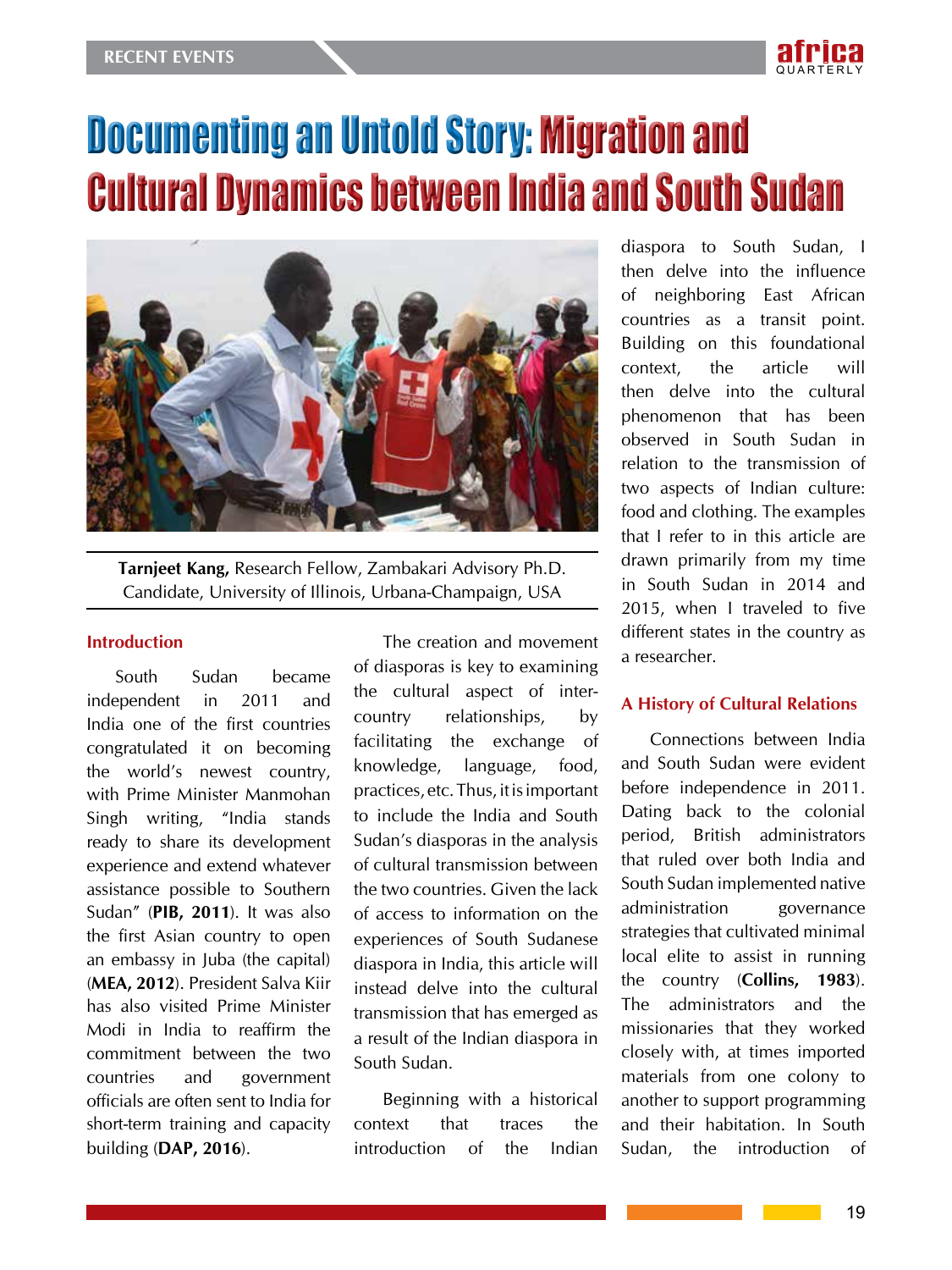certain fruits was a particularly notable legacy. Indian mangoes ("Mango", n.d.), jackfruit (**Haq, 2006**) and other crops grow abundantly in South Sudan, especially within the equatorial greenbelt region of the country in the south, and even extending into the Bahr el-Ghazal region in the north. These areas share a similar a tropical topography and rich soil, similar to that found in southern India where these fruits are still grown abundantly today. While some fruit trees in South Sudan are located in people's homes or on family land, they also grow in publicly accessible areas where they are considered a natural resource and are available for communal consumption.

After independence, Professor Sandeep Shastri, from Bangalore's Jain University, served as an advisor to the constitutional committee, drawing from the lessons and challenges that India experienced during the partition of colonial India, into India and Pakistan, at independence in 1947 (**Seshagiri, 2011**). In addition to supporting the new country in preparations for independence, Indian nationals have also helped the country start the healing process from a multitude of conflicts. This includes missionaries posted across the country who serve in a religious capacity at community levels, largely through missions

*While supporting the construction of church outposts and developmental programming, in areas such as Western Equatoria State, Indian missionaries have also supported reconciliation initiatives for civilians returning to their homes and being re-integrated into their communities after being abducted by the Lord's Resistance Army (a rebel group that has often crossed the border from Uganda). The examples were indicative of a growing cultural relationship between the two countries from the national level to communities at the local level.*

for the Catholic Church. While supporting the construction of church outposts and developmental programming, in areas such as Western Equatoria State, Indian missionaries have also supported reconciliation initiatives for civilians returning to their homes and being reintegrated into their communities after being abducted by the Lord's Resistance Army (a rebel group that has often crossed the border from Uganda). The examples were indicative of a growing cultural relationship between the two countries from the national level to communities at the local level.

#### **The Diasporas**

The Indian diaspora in South Sudan, estimated to be approximately over 700 citizens (**DAP, 2016**), is constituted of professionals in a wide range of sectors. India is one of the key contributing countries to the United Nations Mission in South Sudan (UNMISS), the UN peacekeeping force. It has provided South Sudan with approximately 7,665

peacekeepers and also contributed almost 757 officers to the UN police (**Troop, 2017**), who provide training to the national police force in addition to supporting law enforcement in the country. Indian nationals are also employed by multi-lateral institutions such as various UN agencies and the World Bank, as well as a host of international NGOs that operate across the country. Formal institutions have not been established yet for the Indian diaspora to practice their religions while in South Sudan, but practicing Hindus and Sikhs in Juba have created their own spaces to gather and worship. In Juba, the Indian Association was set up as a mechanism for creating a community and maintaining cultural practices (**DAP, 2016**).

Far less is known about the South Sudanese diaspora in India, although it is believed to a small community of over 100 citizens (**Chiengkou, 2016**). Following independence from Sudan in 2011, scholarships were made available for South Sudanese students to study in India – these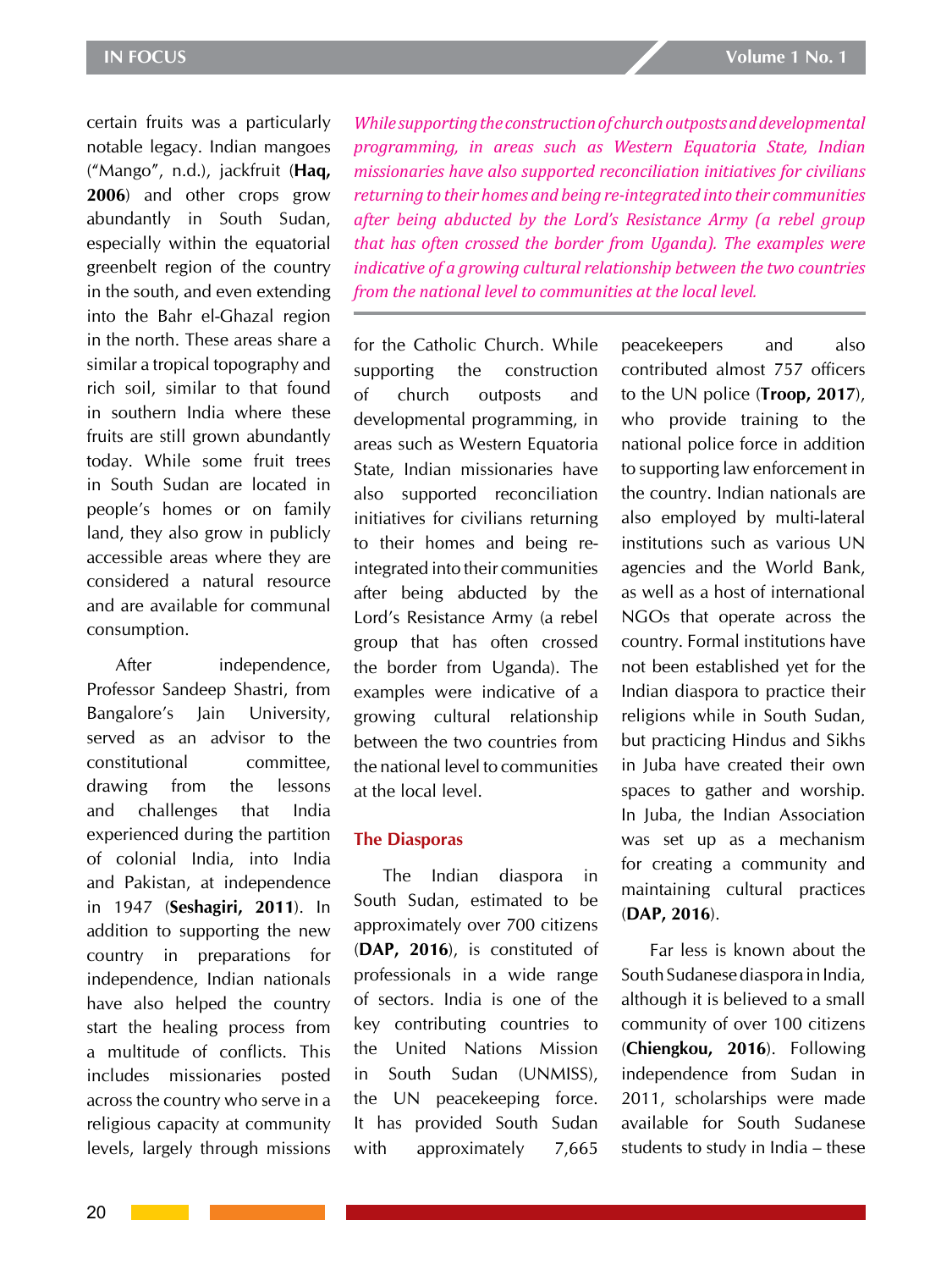



funds were provided by both the Government of South Sudan and the government of India. South Sudanese students have mobilized to create the South Sudanese Students Association, which provides both a social and an advocacy network for them to draw support from during their time in the country.

# **Tributaries of the East African Migration and Trade Routes**

In conjunction to documenting direct flows of migration between India and South Sudan, there are also middle points of transit that influence the flow of culture, human resources,

goods and knowledge. Given that South Sudan is a land-locked country and shares international borders with six other countries, neighboring East African countries have acted as a middlepoint for flows of information, goods and services into South Sudan. Prior to the signing of the Comprehensive Peace Agreement (CPA) in 2005, NGOs and the logistical companies that supported them often used Nairobi as a home base or transit point. A small airport in the town of Lokichoggio, in northern Kenya, was often used as a storage and shipping point for supplies and aid as a part of the Operation Lifeline Sudan

humanitarian program during the civil wars (**After two decades, 2011**). When independence was obtained in 2011, many of these organizations and facilities transferred to South Sudan. Indian-East Africans in moving to South Sudan, seek to participate in the new and expanding market, using their existing business ties in the region and familiarity with the culture as a competitive edge.

## **Experiential Cultural Dynamics into the Discourse**

What is missing from much of the public discourse on the relationship between South Sudan and India is the experiential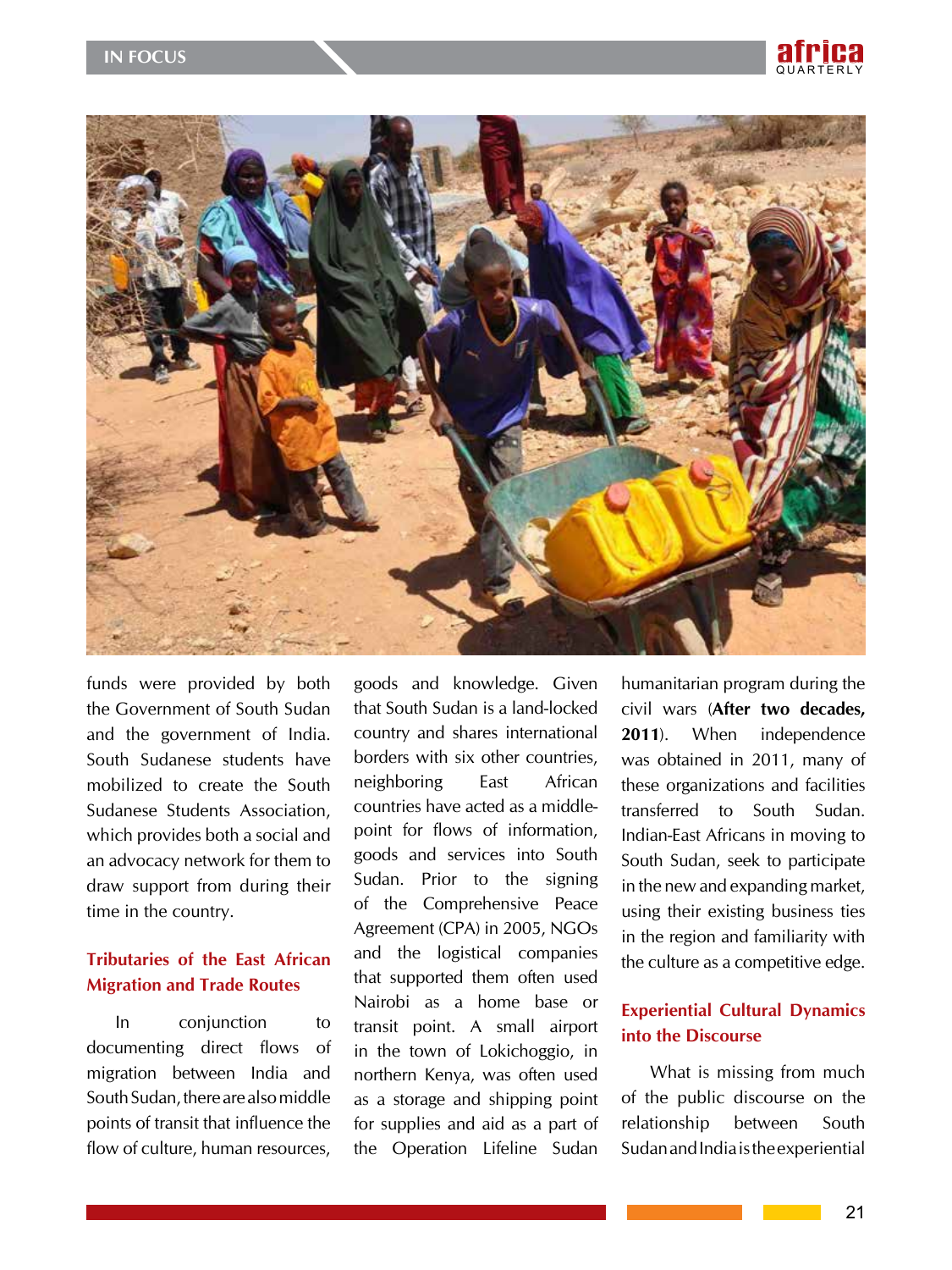aspect of the respective diasporas. The cultural aspects of the inter-country relationship are known largely to those that participate in this aspect, namely the diasporas, but does not necessarily become integrated into or inform international policy and research.

#### **Food**

Historically, food has been a key conduit for transmitting culture across borders. Several Indian-owned restaurants have opened in recent years in Juba, and are primarily located in the central parts of the city. When conducting fieldwork in 2014 in Torit, the capital of Eastern Equatoria State located next to the Kenyan border, I discovered an Indian restaurant that had recently opened by an Indian-

East African businessman. While these restaurants mostly cater to the expatriate community that resides in South Sudan, they also serve the growing national elite and middle class in the country. The cost of the food and beverages in these locations often prices out the majority of the country's population, making these restaurants exclusive places.

In addition to restaurants, Indian groceries have become available in select stores in Juba. A key example is JIT Supermarket, a chain store of the East African business, which has been a resource for many years for expats looking to purchase goods and foods that are scarce in the country, particularly name-branded items. Among its supply of goods, JIT offers

members of the diaspora with products imported from India. However, the high cost of such goods, means that they are considered unaffordable for many South Sudanese citizens, and instead these stores are mostly frequented by foreigners and the South Sudanese elite.

Many members of the diaspora choose to stock up on spices and other scarce foods items when traveling abroad for leave because of the inflation of products due to the high cost of importing and transporting goods into South Sudan, as well as the reliance on cross-border commerce. Indian missionaries are often located in fairly rural areas, limiting their access to many of the restaurants and grocery stores that their urban counterparts benefit from. As

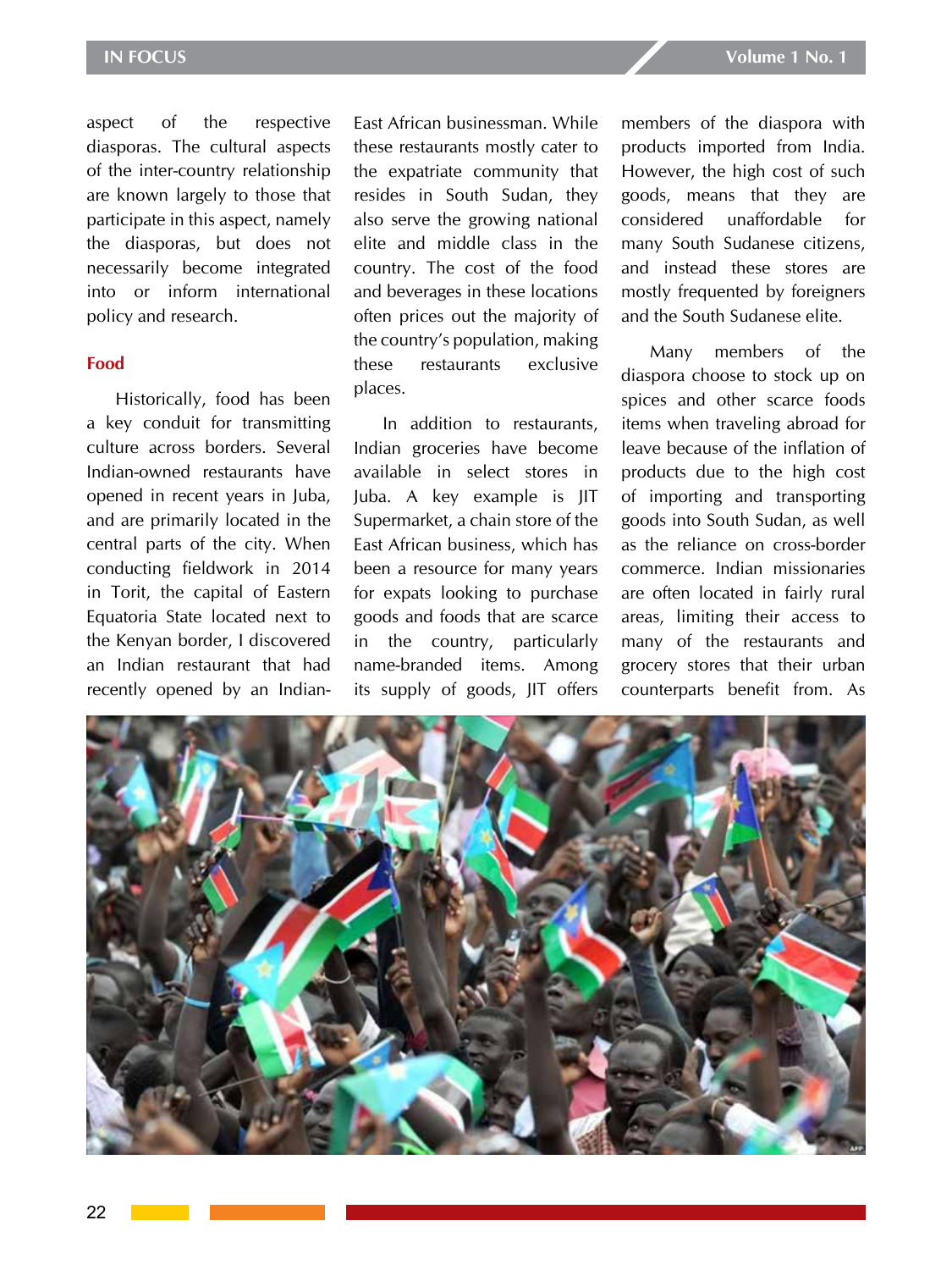

a result, they resort to bringing spices and other ingredients with them when returning from India, or having to be creative and work with locally available ingredients.

Aside from restaurants and home-cooked food, we also see the transmission of shared culture in the street food available in South Sudan, particularly in recipes that have been imported from neighboring countries. Across the country, especially in urban areas, a "rolex" is a common breakfast sold by street vendors. The "rolex" is composed of a "chapati" and an egg. Chapatis specifically also have a long history in other East African countries, such as Kenya and Uganda, and are believed to have been introduced to the continent by traders and merchants that crossed the Indian Ocean. In both India and East Africa chapatis are made over flat iron surfaces/pans that are placed over an open flame. However, in contrast, East African chapatis are often prepared with cooking oil which is readily available at a low cost, whereas in India they are often accented with butter or ghee after being dry-cooked. Samosas are also a common street food item in South Sudan, and are fairly affordable. Whereas Indian samosas tend to contain vegetarian ingredients, those sold in South Sudan and other African countries may contain meat. Unlike food sold

in restaurants, both chapatis and samosas are affordable options for most people in the country. They are primarily sold in Juba and other urban areas across the country, and are usually made by South Sudanese or East African vendors.

In examining the introduction of Indian food to South Sudan, it appears that historical influences are more accessible to the citizens of South Sudan compared to more contemporary business ventures that make Indian food exclusively available to those that can afford it.

## **Clothing**

The introduction of Indian clothes into South Sudan as a cultural phenomenon is far less obvious and not well documented. It becomes more evident when one is able to visit different parts of Juba and is able to see the increasing number of stores that have begun to sell imported clothes. Historically many citizens have depended on the second-hand clothing market in the informal economy, in which items are imported from neighboring countries. The expansion of the clothing market with brand new clothes imported from abroad, and initiatives to develop local manufacturing capacity, was considered to be a significant development in South Sudan. Initially businessmen catered to the Indian diaspora

and elite in selling their wares, however in more recent times as supply increased and the clothing became more affordable, customers have expanded to include the diaspora from other parts of the East African region, as well as civil servants and other members of the middle class in the country. Increasingly, South Sudanese women that can afford it are purchasing salwar-kameez sets or saris to wear to weddings, holiday celebrations and other formal events.

Widespread conflict in broke out in South Sudan in 2013 and yet again in 2016 – both events took place on the cusp of economic recovery and opportune times when businesses were on the verge of increasing foreign direct investment and expanding South Sudan's manufacturing capacity (**Law, 2013**). In 2016 a number of Indian businessmen decided to leave the country permanently, after concluding

*In examining the introduction of Indian food to South Sudan, it appears that historical influences are more accessible to the citizens of South Sudan compared to more contemporary business ventures that make Indian food exclusively available to those that can afford it.*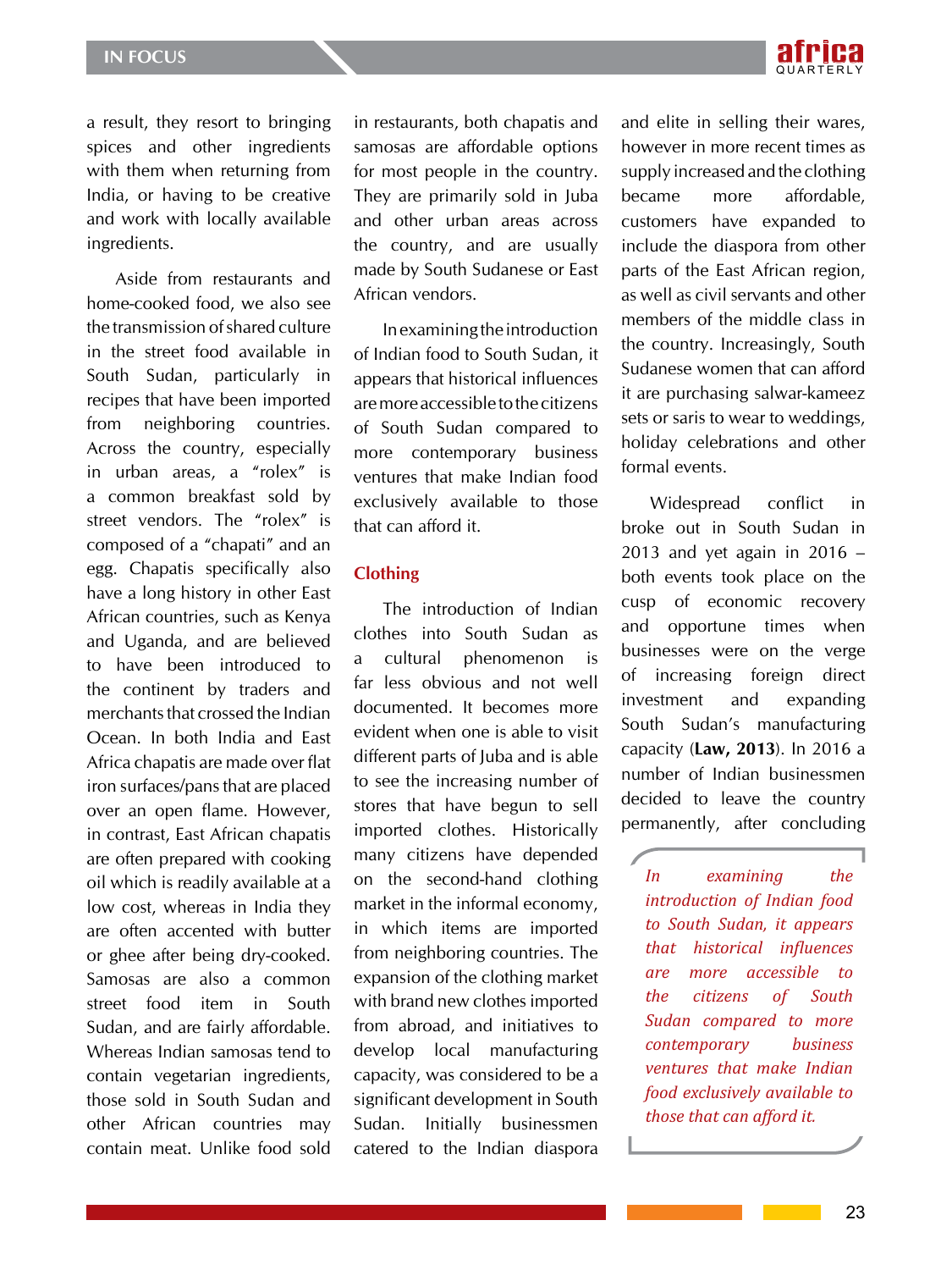

that the cyclical risks to their business investments were no longer worthwhile (**Golla, 2016**). This hampered not only the potential to expand the Indian clothing market in South Sudan, but also local economies and manufacturing capacities. The dissuasion of investing in infrastructure and facilities in unstable regions also exacerbates the imbalance in trade by increasing South Sudanese dependency on imports.

In addition to ready-made clothing, fabric plays a significant role in South Sudanese cultures. In Ezo County in Western Equatoria state, cross-border trade thrives as a result of three international borders connecting – South Sudan, Central African Republic and the Democratic Republic of Congo (DRC). At a market straddling the South Sudan – DRC border, textiles are sold among other goods with a variety of patterns. According to the labels on them, some of these textiles were manufactured

in India. However, as the sale of goods in these markets are often under small businesses that are considered to be a part of the informal economy, it is difficult to track and measure the extent to which they are sold, as well as how they are transported to this part of the world. As South Sudan is a land-locked country, much of the imports into the country, particularly cheaper goods sold in the informal economy, arrive from neighboring countries. Some of the fabrics available, known as kangas and kitenges in Kenya, often contain East African prints although they are manufactured in India with Indian materials at low cost. The cheaper fabrics are produced with wax prints, and more expensive ones are made with ink dyes. They tend to have a multitude of uses for women in South Sudan who are the main customers of such items: the fabric can be tailored to make clothing into styles worn by different ethnic groups,

used as a wrap when performing household duties, bedding, as a sling for carrying infants, wall hangings, gifts, etc. The transmission of Indian culture through clothing appears to mirror the dynamics observed in Indian food in South Sudan.

#### **The Voids in our Knowledge**

In better documenting the experiential and cultural aspects of the Indian diaspora, we are able to understand the new lives that members of the diaspora have created for themselves that goes beyond their professional lives and financial interests. It presents the diaspora instead as diverse, extensive and widereaching community that has transplanted their lives to another country, and has brought their culture with them.

It is evident from the lack of available research and

*In addition to ready-made clothing, fabric plays a significant role in South Sudanese cultures. In Ezo County in Western Equatoria state, cross-border trade thrives as a result of three international borders connecting – South Sudan, Central African Republic and the Democratic Republic of Congo (DRC). At a market straddling the South Sudan – DRC border, textiles are sold among other goods with a variety of patterns.*